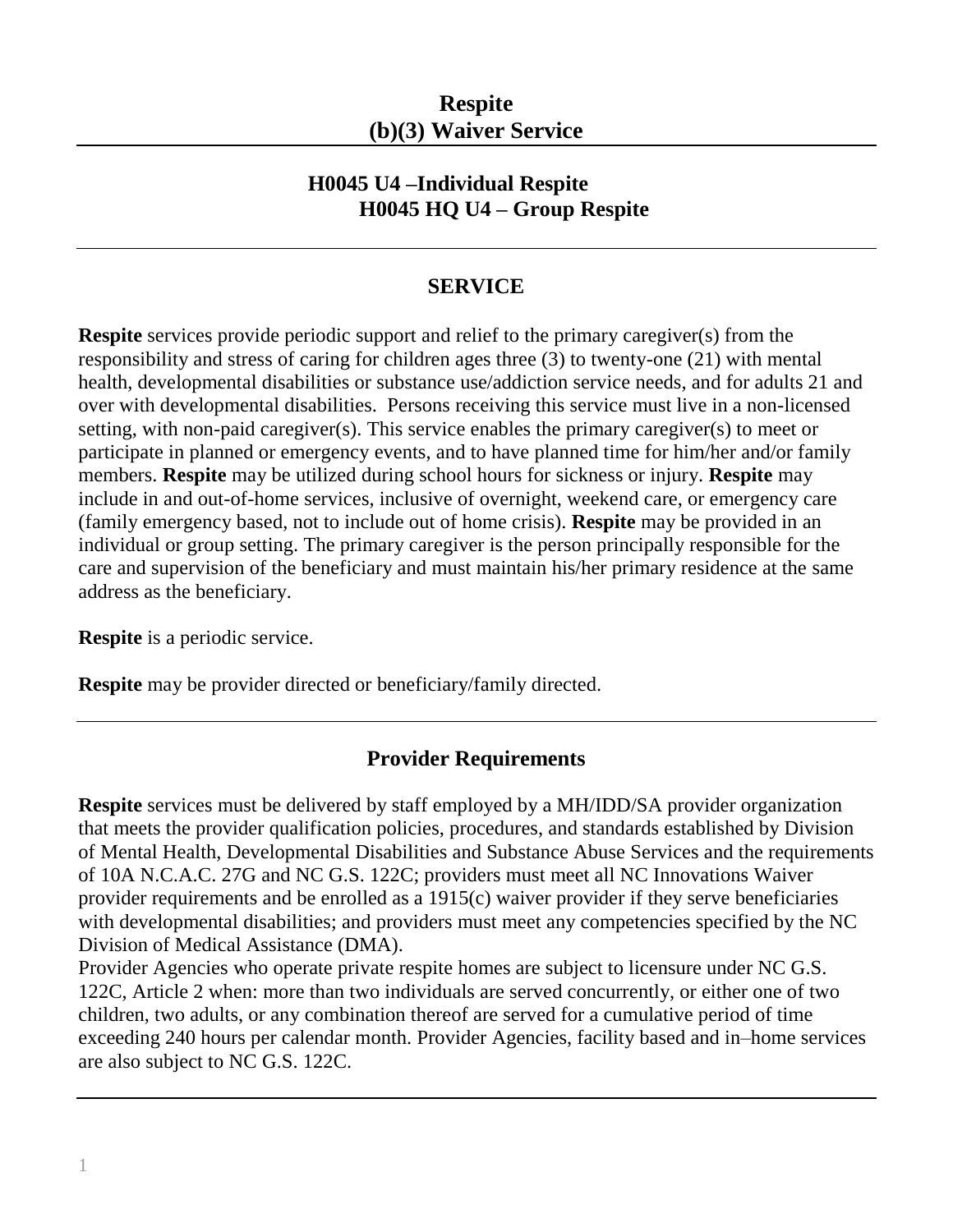## **Staffing Requirements**

All Associate Professionals (AP) and Paraprofessional level persons who meet the requirements specified for Associated Professional and Paraprofessional status according to 10 N.C.A.C. 27G 0104 may provide **Respite**.

All Associate Professions (AP) and Paraprofessional level staff must be supervised by a Qualified Professional. Supervision must be provided according to supervision requirements set forth in 10A N.C.A.C. 27G .0204. All staff providing **Respite** services to children and/or adults must complete training specific to the required components of the respite definition within ninety (90) days of employment. The competency based training should include but not limited to the following:

- Diagnosis and clinical issues regarding the population served
- Client Rights
- Confidentiality/HIPPACPR/ First Aid/Seizure Management
- Approved training on alternatives/restrictive interventions by a certified instructor prior to being alone with an individual and as appropriate for the individual
- Protective Devices/Usage as appropriate for the individual
- Cultural Diversity/Awareness
- Child Development
- Medication Administration as appropriate for the individual

# **Populations Eligible**

**\_\_\_\_\_\_\_\_\_\_\_\_\_\_\_\_\_\_\_\_\_\_\_\_\_\_\_\_\_\_\_\_\_\_\_\_\_\_\_\_\_\_\_\_\_\_\_\_\_\_\_\_\_\_\_\_\_\_\_\_\_\_\_\_\_\_\_\_\_\_\_\_\_\_\_\_\_\_**

Children ages 3-21 (not living in a child psychiatric residential treatment facility (PRTF)) and adults who are functionally eligible but not enrolled in the NC Innovations 1915(c) Waiver program.

Children ages 3-21 who are not functionally eligible for the NC Innovations Waiver program but require continuous supervision due to a mental health (Axis I or II) diagnosis (CALOCUS level III or greater) or substance abuse diagnosis (American Society of Addiction Medicine (ASAM) criteria of II.1 or greater).

Children ages 3-21 and adults with a developmental disability diagnosis.

# **Utilization Management**

A maximum of 64 units (16 hours a day) can be provided in a 24-hour period. No more than 1,536 units (384 hours or 24 days) can be provided to an individual in a calendar year unless specific authorization for exceeding this limit is approved.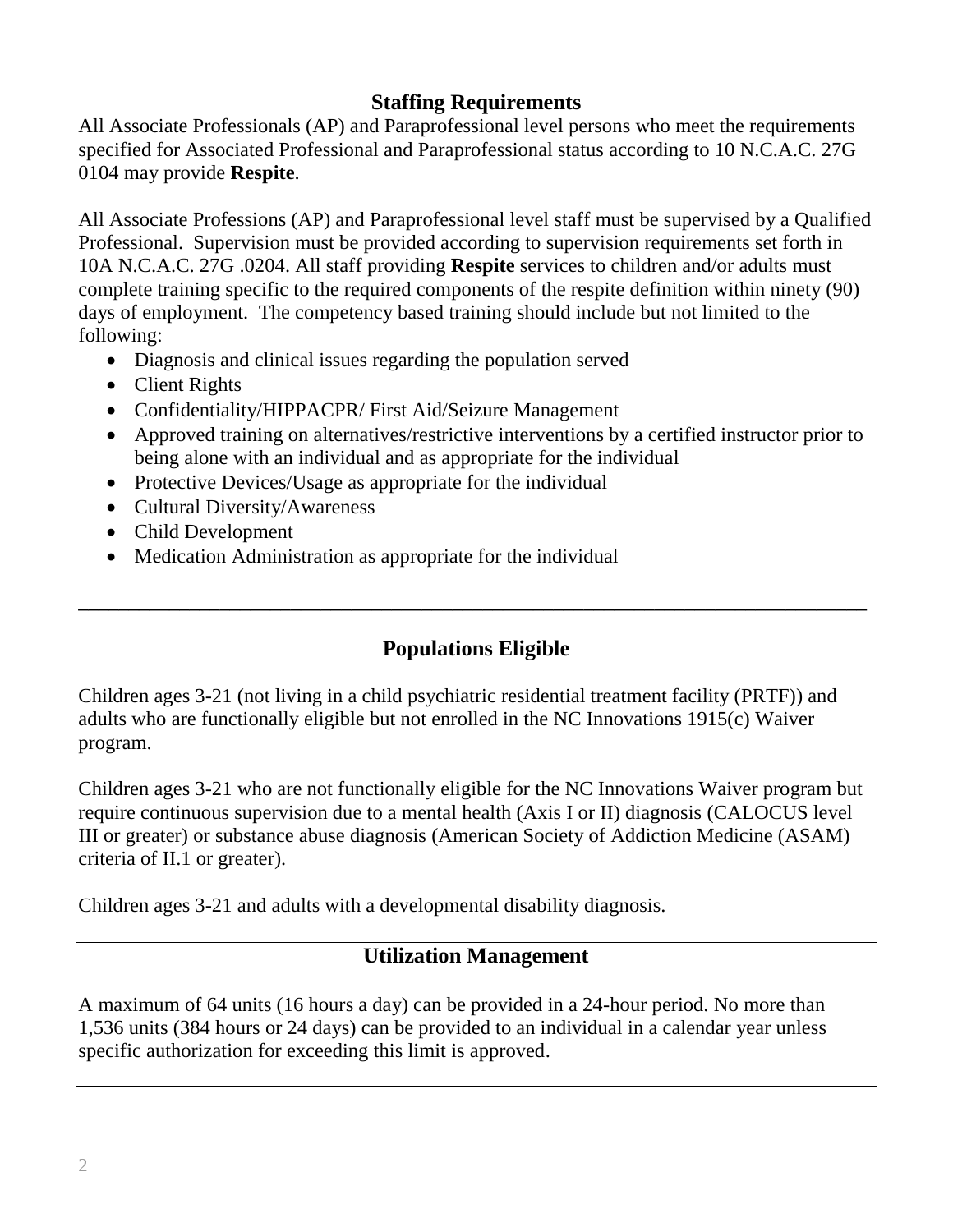### **Service Orders**

A service order is required for this service.

# **Continued Stay Criteria**

- The primary caregiver continues to need temporary relief from caregiving responsibilities of the child with mental health, substance abuse or developmental disabilities or an adult with developmental disabilities
- The adult with developmental disabilities has limitations in adaptive skills that require supervision in the absence of the primary caregiver
- For all of the above there are not other natural resources and supports available to the primary caregiver to provide the necessary relief or substitute care.

# **Discharge Criteria**

**Respite** is no longer identified within the Individual Support Plan or Service Plan; sufficient natural family supports have been identified to meet the need of the caregiver. The child or adult moves to a residential setting that has paid caregivers.

#### **Documentation Requirements**

A daily full service note that meets the criteria specified in the DMH/DD/SAS Records Management and Documentation Manual (APSM 45-2) is required. The DMH/DD/SAS Records Management and Documentation Manual can be found at:

<http://www.ncdhhs.gov/mhddsas/statspublications/Manuals/rmdmanual-final.pdf>

#### **Service Exclusions**

Total expenditures for **Respite** cannot exceed the 1915(b)(3) resources available in the waiver.

Individuals on the Innovations waiver are not eligible for **Respite** (b)(3) funded services.

**Respite** may not be provided by family members.

This service may not be used as a daily service in individual support. This service is not available to beneficiaries who receive Residential Supports and/or those who live in